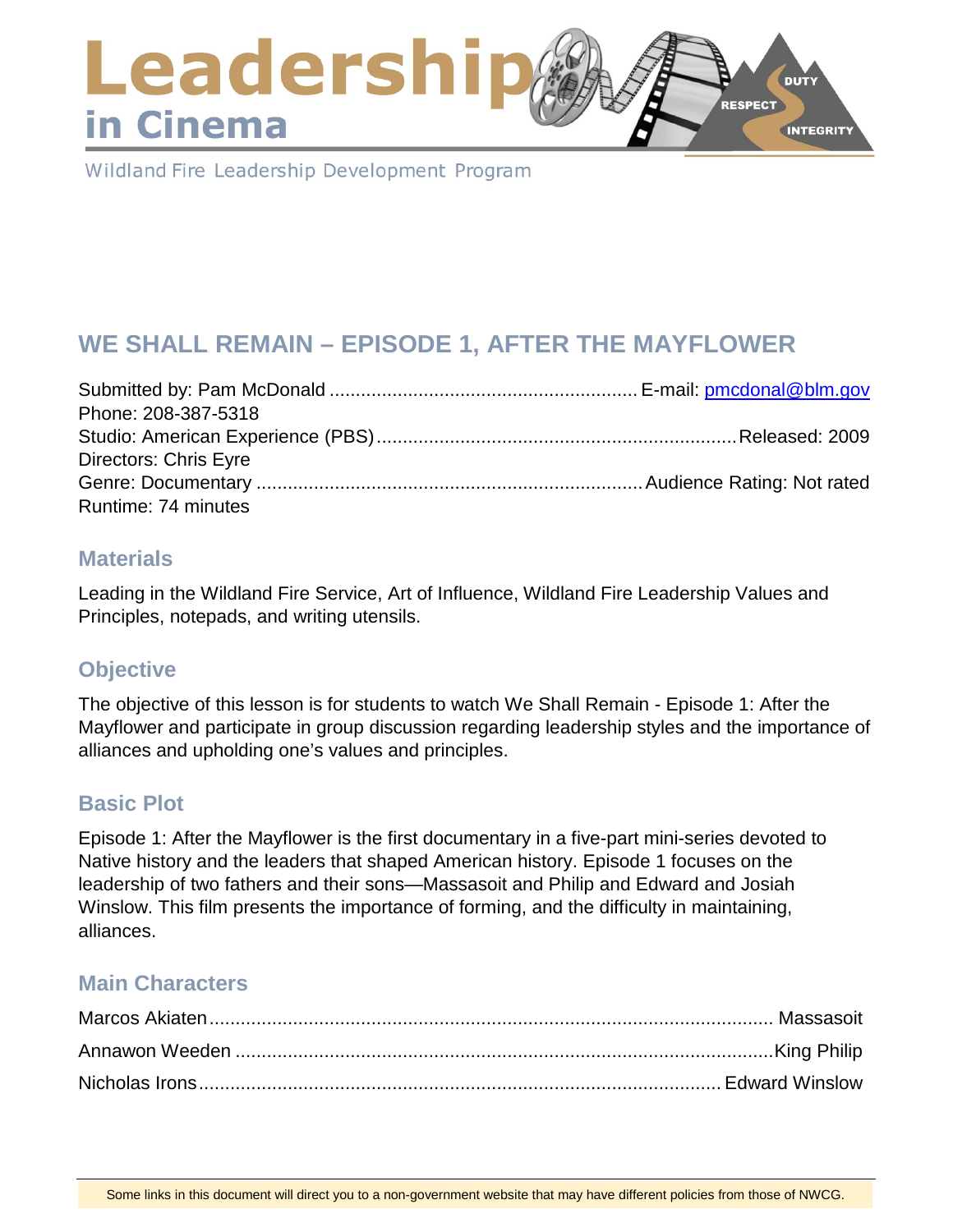# **Facilitation Tips**

- 1. Organize a group of students to participate in the We Shall Remain Episode 1: After the Mayflower discussion.
- 2. Have students watch individually or as a group We Shall Remain Episode 1: After the Mayflower.
- 3. Conduct a guided discussion (handout and possible comments provided). Have students discuss their findings and how they will apply leadership lessons learned to their role in wildland fire suppression. Facilitate discussion in groups that have difficulty.

### **References**

Facilitators are encouraged to review the links below in order to obtain information that may be helpful during group/classroom discussions and for continued leadership development.

- Cline, Duane A. [The Wampanoag/Pilgrim Treaty.](http://www.rootsweb.ancestry.com/%7Emosmd/peacetreaty.htm) 2000.
- Peirce, Ebenezer W., [Indian History, Biography, and Genealogy: Pertaining to the Good](https://archive.org/stream/indianhistorybio00peir/indianhistorybio00peir_djvu.txt)  [Sachem Massasoi.](https://archive.org/stream/indianhistorybio00peir/indianhistorybio00peir_djvu.txt) North Abington. Zerviah Gould Mitchell, 1878.
- Weeks, Alvin. [Native American Nations.](http://www.nanations.com/massasoit/)

Hyperlinks have been included to facilitate the use of the [Wildland Fire Leadership Development](https://www.fireleadership.gov/)  **[Program website.](https://www.fireleadership.gov/)** Encourage students of leadership to visit the [website](https://www.fireleadership.gov/)

# **Leadership Challenge**

As part of this lesson, facilitators are encouraged to challenge students to read The Art of Influence—Persuading Others Begins with You by Chris Widener. Massasoit had the ability to influence others most of his life. Widener discusses the difference between influence and persuasion along with four golden rules for influencing others.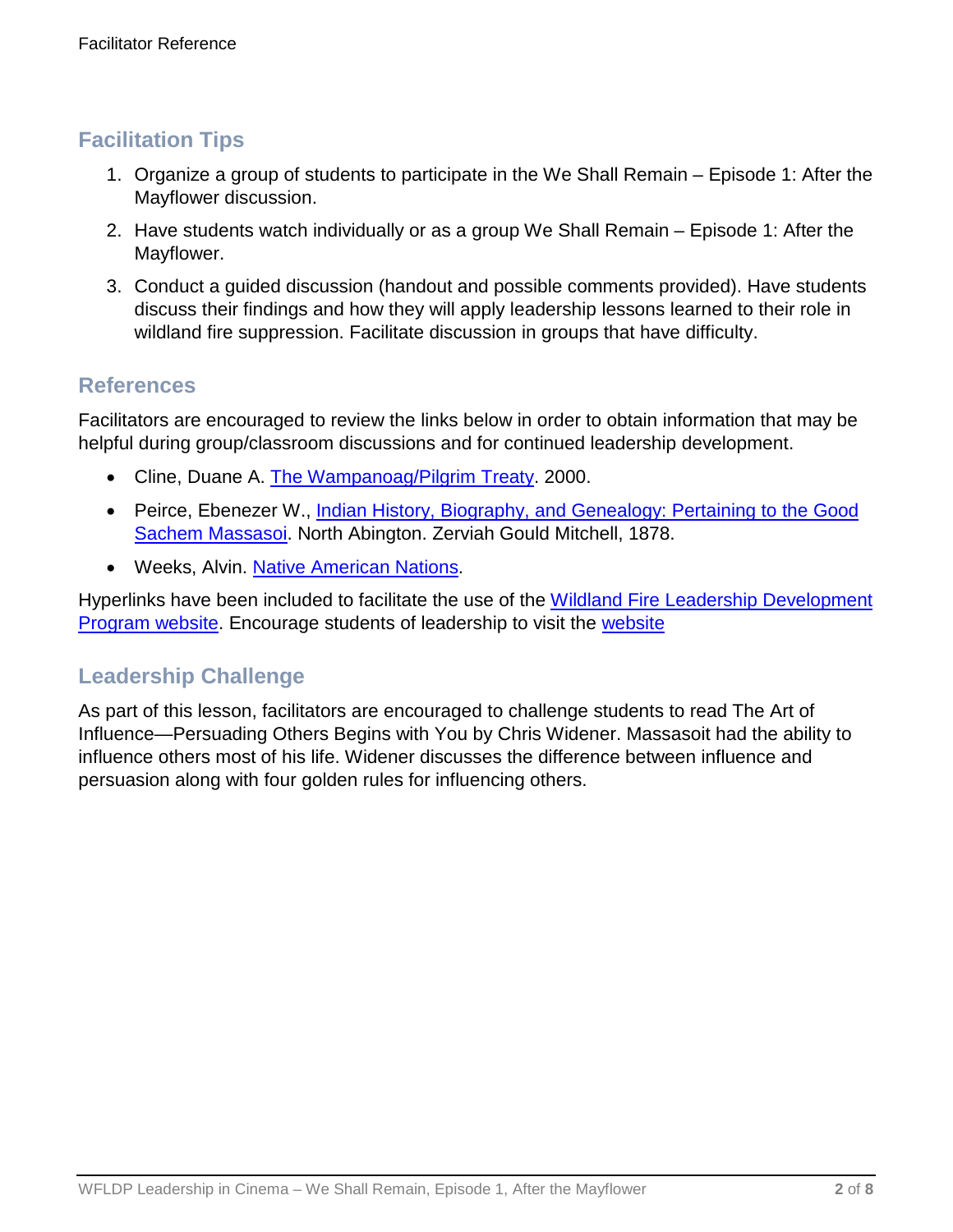### **We Shall Remain - Episode 1: After the Mayflower**

### **Guided Discussion – Possible Answers**

- 1. Relationships are a very important part of wildland fire leadership. In your group, discuss the history of the Wampanoag/Pilgrim Treaty. (What reasons did each side have for entering the treaty? What may have led to the collapse of the treaty?) With whom do wildland fire leaders make alliances? What can you do to maintain positive and productive alliances?
	- The Wampanoag/Pilgrim Treaty
		- o "The Wampanoag and the Pilgrims were an unlikely match... but the two peoples were bound by what they shared: an urgent need for allies. The Pilgrims were completely alone in a new world, separated by thousands of miles of ocean from friends and family. The Wampanoag -- badly weakened by rolling epidemics—lived in fear of rival tribes. That they found one another in 1621 looked like a boon to each." (2:57 – 3:27)
	- Some historical documents mention Squanto's attempt at undermining Massasoit's leadership.
	- As time went by and the English population outnumbered that of the Wampanoag's, Winslow and Massasoit become less influential. "The new leadership in Plymouth had little memory of the time they had needed Massasoit's help." (49:03 – 49:26)
	- Philip enters a marriage of power—marries the daughter of a chief who had opposed Massasoit's alliance with the English—thus sending a message of war, not peace. (53:09 – 53:58)
	- Assimilation of the Natives into the English society began to erode tribal loyalty.  $(55:22 - 55:43)$
	- Josiah Winslow has different views than his father and summons Philip to account for himself. (58:59 – 59:16)
	- Examples of alliances include partnerships with other countries, municipal organizations, political leaders, agency administrators, other wildland leaders, and the public.
	- Wildland fire leaders must be true to their values and principles.
		- o"...become the type of person that others want to follow." (The Art of Influence, Chris Widener)
		- o Choose to learn and grow as a leader. Be aware of your environment and changes that are happening around and within you.
		- o Develop trust with your allies. Be wholly honest and positive.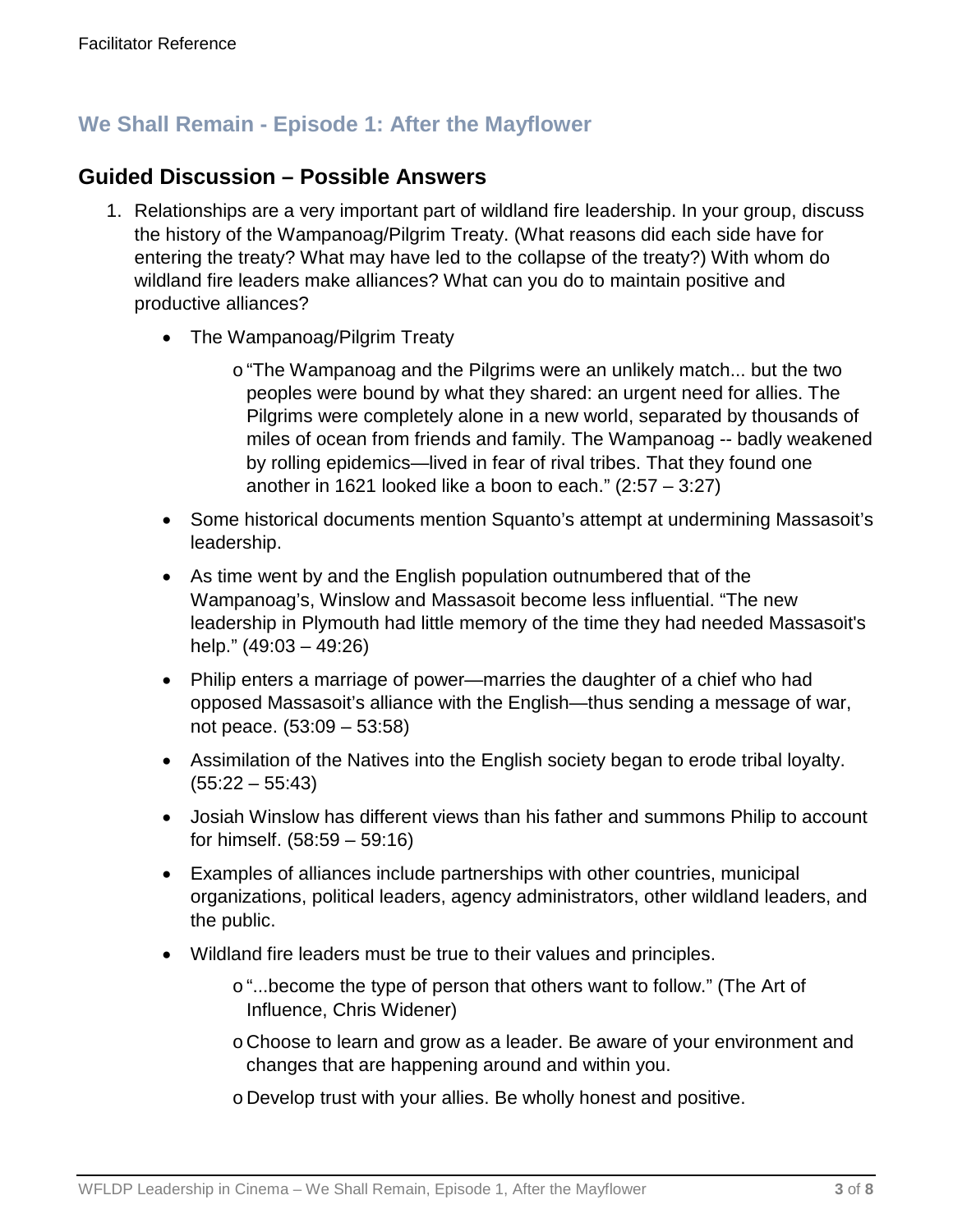- 2. Ethical dilemmas affect every leader. What ethical dilemmas were presented in the film? If appropriate, discuss ethical dilemmas you have experienced as a wildland fire leader.
	- Answers will vary, but may include:
		- o Massasoit forms an alliance with the English as a means of survival.
		- oPhilip wants to honor his father's treaty with the Pilgrims but feels pressure from his warriors to fight.
- 3. Describe each of the following leaders—Massasoit, Edward Winslow, Philip, and Josiah Winslow. Utilize film clips to support your description.
	- Massasoit is a conservative, peaceful leader. He had opportunities to tip the balance of power to Indian control, but determines that he needs the English to survive against other tribes.
		- o "Massasoit is a classic sort of village chief or super village chief in the Algonquian world. He is a man of great respect among his people. He doesn't have the coercive power that a European sovereign or a monarch would have. He is a person who leads by example, and people have faith in his leadership and his experience." (20:12 – 20:38)
		- oThe English look to Massasoit at the brokering connection with other Native groups. (38:05 – 38:23)
	- Edward Winslow was delegated ("young man with little to lose" (23:32 23:40) a leadership role; therefore, he has no real source of power and was probably not thought of as a leader by the Pilgrim community. However, as the "hostage" and go-between, he presents himself as coming from King James to add credibility to his position.
	- Philip (Massasoit's second son) is a leader caught between the vow of peace that his father had fostered and incredible pressures from his warriors to fight.
		- o "Philip was not eager to make a fight with the English; a war would shred his father's historic alliance. And put his entire tribe in peril." (1:00:52- 1:01:27)
	- "Josiah Winslow has no curiosity whatsoever about these people with whom he's grown up. He's known them all his life. He considers them an obstacle. He considers them untrustworthy. He wants nothing more than to find a means of provoking a war that could lead to their extermination." (58:59-58:50)
- 4. Sometimes leaders have to "fight" to maintain power and ensure the safety of their subordinates. Give examples of clips from the video where Native leaders could have made a different decision that could have potentially changed the course of history.
	- Massasoit sends warriors to keep an eye on the strangers. (17:00 17:28)
	- Other leaders want to eliminate the Pilgrims, Massasoit counsels patience. (18:52  $-20:12)$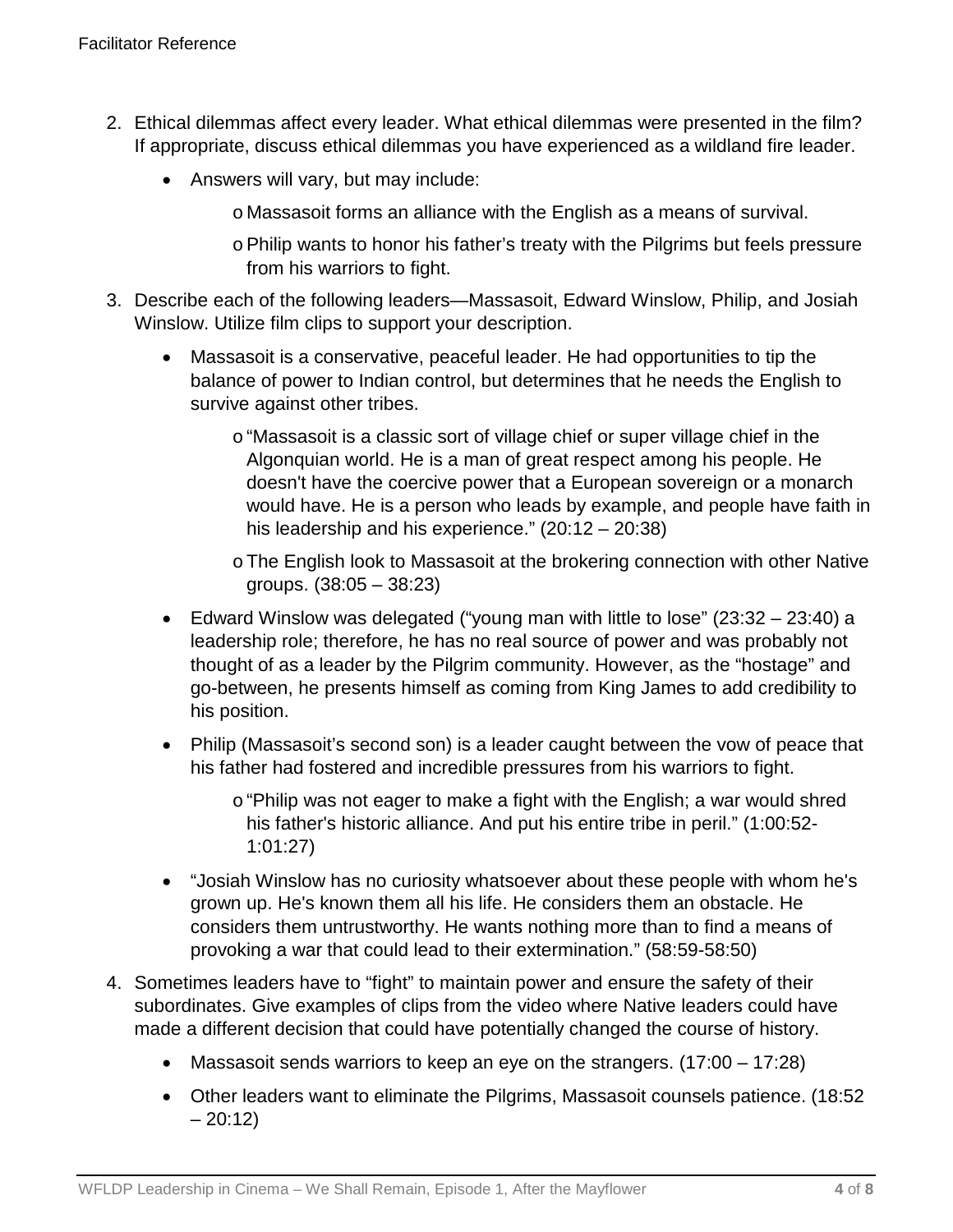- Massasoit thinks he can control the Pilgrims and make them allies. (21:24 22:08)
- Massasoit counsels his sachems to keep up relations with Plymouth after a brutal preemptive attack by Miles Standish. (24:20 – 24:47)
- Massasoit sells Indian land due to a weak bargaining position.  $(43:22 44:15)$
- Massasoit attempts to solidify his friendship with Massachusetts after the destruction of the Pequot. (47:21 – 47:47)
- History may have been different had the Mohawk not annihilated the Wampanoag.  $(1:06:46 - 1:08:03)$
- 5. Discuss the following statement and how it relates to the culture within the wildland fire service. "It was a community of communities and they had inter-meshed and had their own agendas, their own political problems, their own warfare, and their own trade. There was a rich sort of political interaction in this region" (8:58 – 9:12) Discuss the effects that group bias has had on the wildland fire service.
	- Answers will vary. The wildland fire service is no different with its interagency struggles. As the narrator states, "Sometimes everyone gets along and sometimes they don't." Facilitators should ensure that respectful and productive discussions are maintained.

oPay parity (portal-to-portal pay versus hourly)

oFederal resource versus contractor

oSupremacy ("Nobody can put out fire as good as we can.")

o Clothing (uniform, crew shirts, PPE)

o Crew status (Type I, Type II)

- 6. In order to survive, "Wampanoag people here got the idea that somehow if we are to survive at all, we've got to at least say that we're assimilated; we've got to say that we're Christian. Whatever that means, or we're going to be wiped out completely." (50:48 – 51:05) This required that traditions be abandoned. Give an example in the wildland fire community where a change may have resulted or may result in a threat to one's culture or identity.
	- Answers will vary. Facilitators should ensure that respectful and productive discussions are maintained. The use of names should be avoided.

o Merger of all wildland fire agencies into one agency

o Creation of the smokejumper program

o Use of the a 747 to drop fire retardant

- oTerminology changes (air tankers given the term tanker instead of an engine)
- o Riding on top of a fire vehicles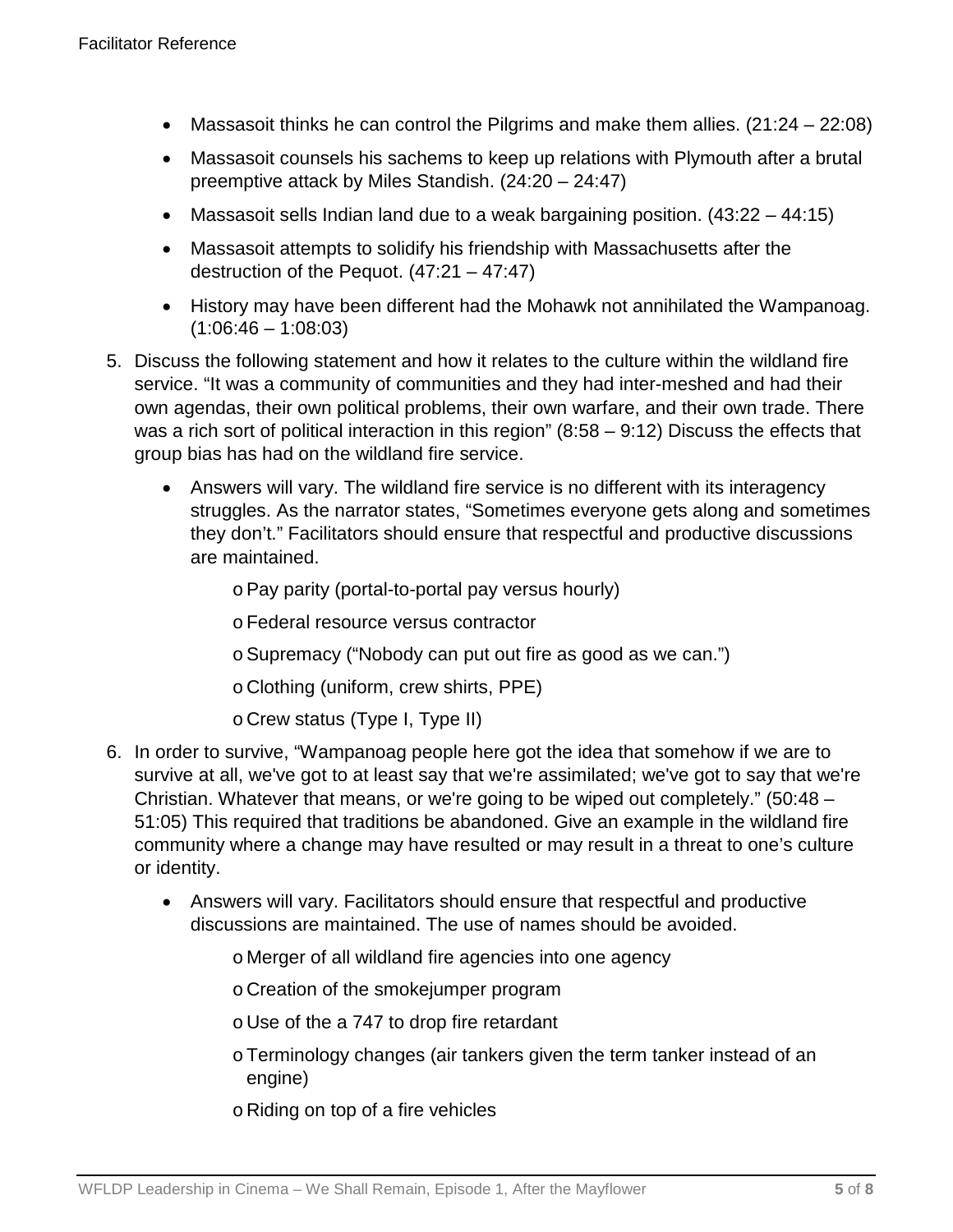- o Round versus square parachutes
- oGreen versus white vehicles
- o Uniform versus no uniform

### **Quotes and themes that may promote discussion**

- There are strong personal relationships—certainly going on among the leading political figures on each side and, for all we know, among other individuals as well. (4:31 – 4:43)
- Looking back Massasoit would on one level have felt he was true to himself, but on another level he must have regretted what he'd done. He must have thought—what if we had taken a different course of action in dealing with these people? (6:05 – 6:28)
- The connection of people to place and the impact of geography on events and relationships. (We Shall Remain Teacher's Guide)
- Differing Native/European concepts of land use and ownership. (We Shall Remain Teacher's Guide)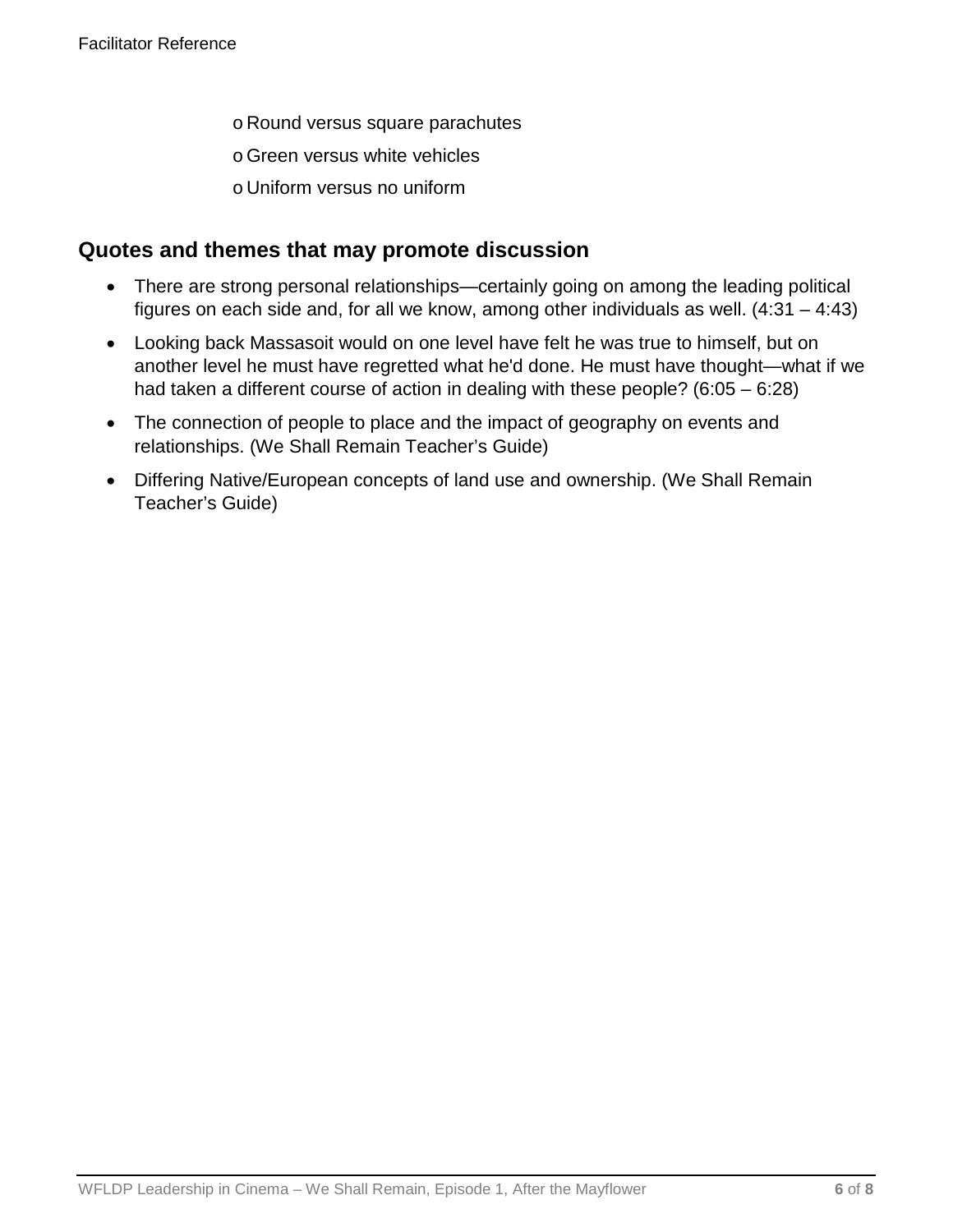#### Be proficient in your job, both technically & as a leader.

- Take charge when in charge.
- Adhere to professional standard operating procedures.
- Develop a plan to accomplish given objectives.

#### Make sound & timely decisions.

- Maintain situation awareness in order to anticipate needed actions.
- Develop contingencies & consider consequences.
- Improvise within the commander's intent to handle a rapidly changing environment.

#### Ensure that tasks are understood, supervised, accomplished.

- Issue clear instructions.
- Observe & assess actions in progress without micro-managing.
- Use positive feedback to modify duties, tasks & assignments when appropriate.

#### Develop your subordinates for the future.

- Clearly state expectations.
- Delegate tasks that you are not required to do personally.
- Consider individual skill levels & developmental needs when assigning tasks.

#### Know your subordinates and look out for their well-being.

- Put the safety of your subordinates above all other objectives.
- Take care of your subordinate's needs.
- Resolve conflicts between individuals on the team.

#### Keep your subordinates informed.

- Provide accurate & timely briefings.
- Give the reason (intent) for assignments & tasks.
- Make yourself available to answer questions at appropriate times.

#### Build the team.

- Conduct frequent debriefings with the team to identify lessons learned.
- Recognize accomplishments & reward them appropriately.
- Apply disciplinary measures equally.

#### Employ your subordinates in accordance with their capabilities.

- Observe human behavior as well as fire behavior.
- Provide early warning to subordinates of tasks they will be responsible for.
- Consider team experience, fatigue & physical limitations when accepting assignments.

#### Know yourself and seek improvement.

- Know the strengths/weaknesses in your character & skill level.
- Ask questions of peers & supervisors.
- Actively listen to feedback from subordinates.

#### Seek responsibility and accept responsibility for your actions.

- Accept full responsibility for & correct poor team performance.
- Credit subordinates for good performance.
- Keep your superiors informed of your actions.

#### Set the example.

- Share the hazards & hardships with your subordinates.
- Don't show discouragement when facing setbacks.
- Choose the difficult right over the easy wrong.